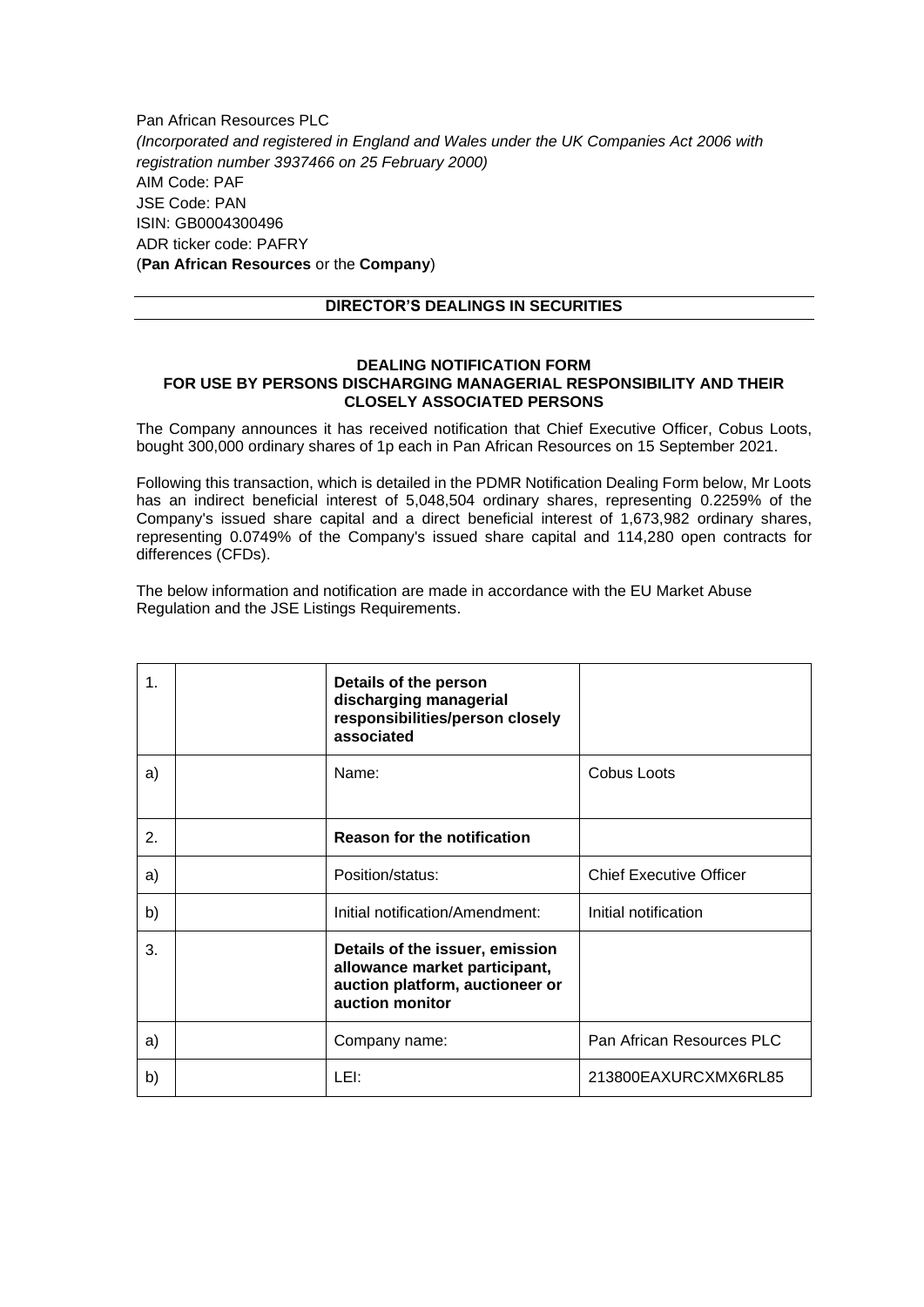| 4.           | Details of the transaction(s):<br>section to be repeated for (i)<br>each type of instrument; (ii)<br>each type of transaction; (iii)<br>each date; and (iv) each place<br>where transactions have been<br>conducted |                                                                                                                                    |
|--------------|---------------------------------------------------------------------------------------------------------------------------------------------------------------------------------------------------------------------|------------------------------------------------------------------------------------------------------------------------------------|
| a)           | Description of the financial<br>instrument, type of instrument:                                                                                                                                                     | Ordinary shares of 1p each<br>Identification code:<br>GB0004300496                                                                 |
| b)           | Nature of the transaction:                                                                                                                                                                                          | Trade 1 and 2:<br>Acquisition of ordinary shares                                                                                   |
| $\mathbf{C}$ | Price(s) and volume(s):                                                                                                                                                                                             | Trade 1:<br>200,000 ordinary shares at<br>0.167 pence per share<br>Trade 2:<br>100,000 ordinary shares at<br>0.173 pence per share |
| d)           | Aggregated information:                                                                                                                                                                                             | Trade 1:<br>GBP33,400 for ordinary shares<br>Trade 2:<br>GBP17,300 for ordinary shares                                             |
| e)           | Dates of the transactions:                                                                                                                                                                                          | Trade 1 and 2:<br>15 September 2021                                                                                                |
| f)           | Place of the transaction:                                                                                                                                                                                           | <b>London SETS</b>                                                                                                                 |

## Additional information disclosed in accordance with the JSE Listings Requirements:

| a)           | Nature of interest of executive:                                                       | Trade 1 and 2:<br>Direct beneficial |
|--------------|----------------------------------------------------------------------------------------|-------------------------------------|
| $\mathsf{b}$ | On-market or off-market:                                                               | On-market                           |
| $\mathbf{C}$ | Clearance given in terms of paragraph 3.66 of the<br><b>JSE Listings Requirements:</b> | Yes                                 |